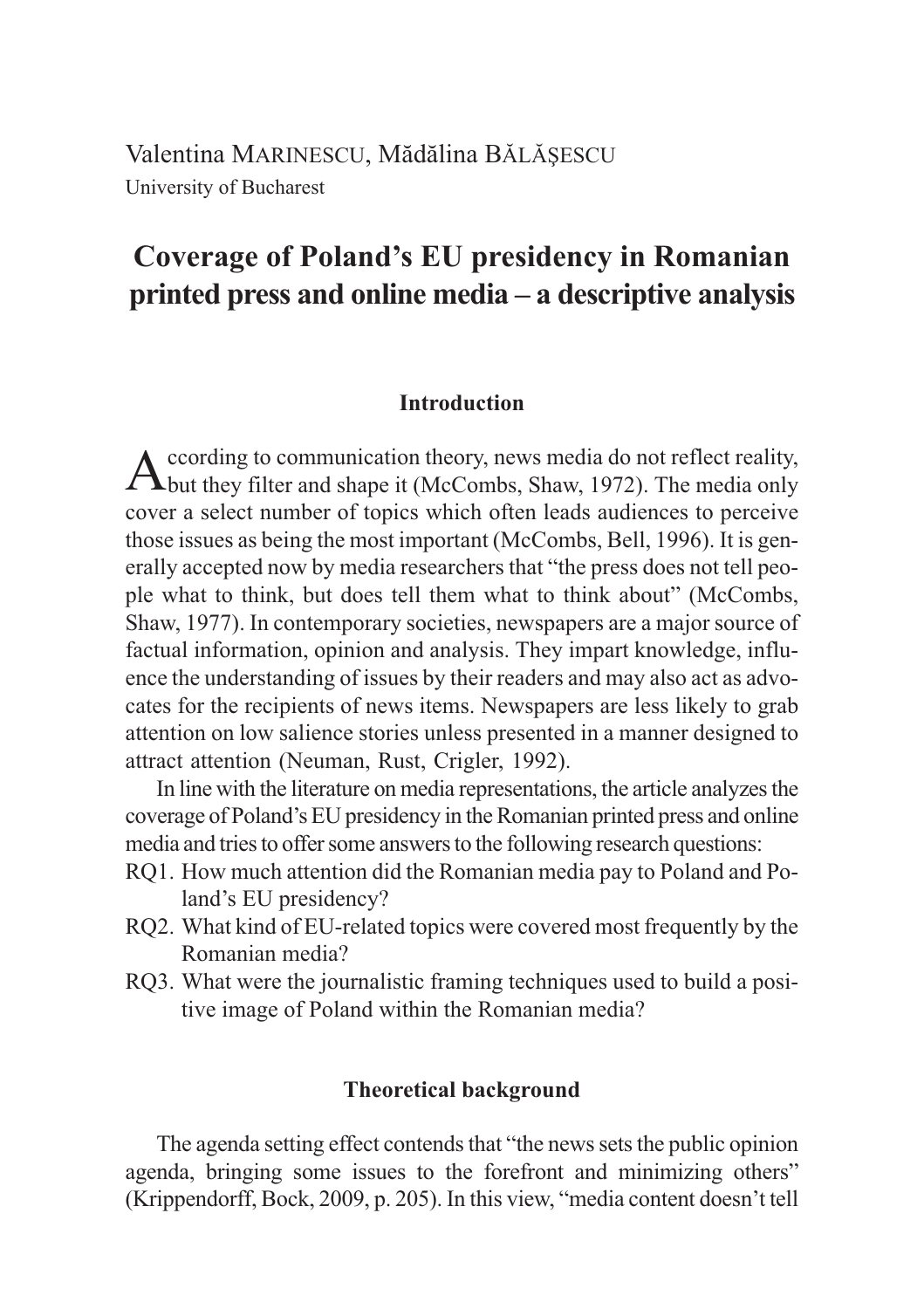so much the audience what to think as it tells the audience what to think about" (Krippendorff, Bock, 2009, p. 205). While the media tell the public what to think about through the process of agenda setting, they tell the public how to think about different issues by emphasizing specific information and downplaying other information (McCombs, Shaw, Weaver, 1997). McCombs and Shaw refer to framing as "second-level agenda-setting" (McCombs, Shaw, Weaver, 1997). The theory of framing was introduced by Gitlin's (1980) study on how a television network trivialized a student movement, which concluded that framing has the ability to do three things: establish the scope of a movement, critique ways of dealing with the issue, and describe the moves made by activists and officials (McCombs, Bell, 1996).

Entman (1993) continued the research into framing and consolidated a definition that is widely used. He described the process as the selection and omission of information in order to produce opinions. Information that is preferred or intended to inform the public will be selected as more salient, while the rest will be unselected in order to hide conflicting information. Entman (1993) explains four aspects of the framing process: define problems, diagnose causes, make moral judgments, and suggest remedies. First, frames can diagnose problems by determining what a causal agent is doing positively or negatively, and is usually judged by the norms of a culture. Second, the frames identify the sources that create an issue by diagnosing causes. Third, the frames can judge whether a causal agent is good or bad by making moral judgments. Fourth, these frames can suggest remedies by offering and justifying solutions for a problem. Entman (1993) clarifies the definitions by saying a frame can perform all, none, or one of these functions in just one sentence. Framing theory is, thus, useful when examining news about the Polish EU presidency because it guides the study on how specific political topics are covered.

#### **Data set and methodology**

On the basis of the 'methods' triangulation' principle, and for reasons of validity, in the quantitative content analysis performed, the current research study employed *the theme* as the main analysis unit (Holsti, 1969). The Romanian media were selected on the basis of their market quotas in online and offline environments – that is, according to the statistics of the Romanian Bureau for Audience Audit (BRAT) for 2011 and 2012. There were nine Romanian media outlets considered: six newspapers – *Adevarul*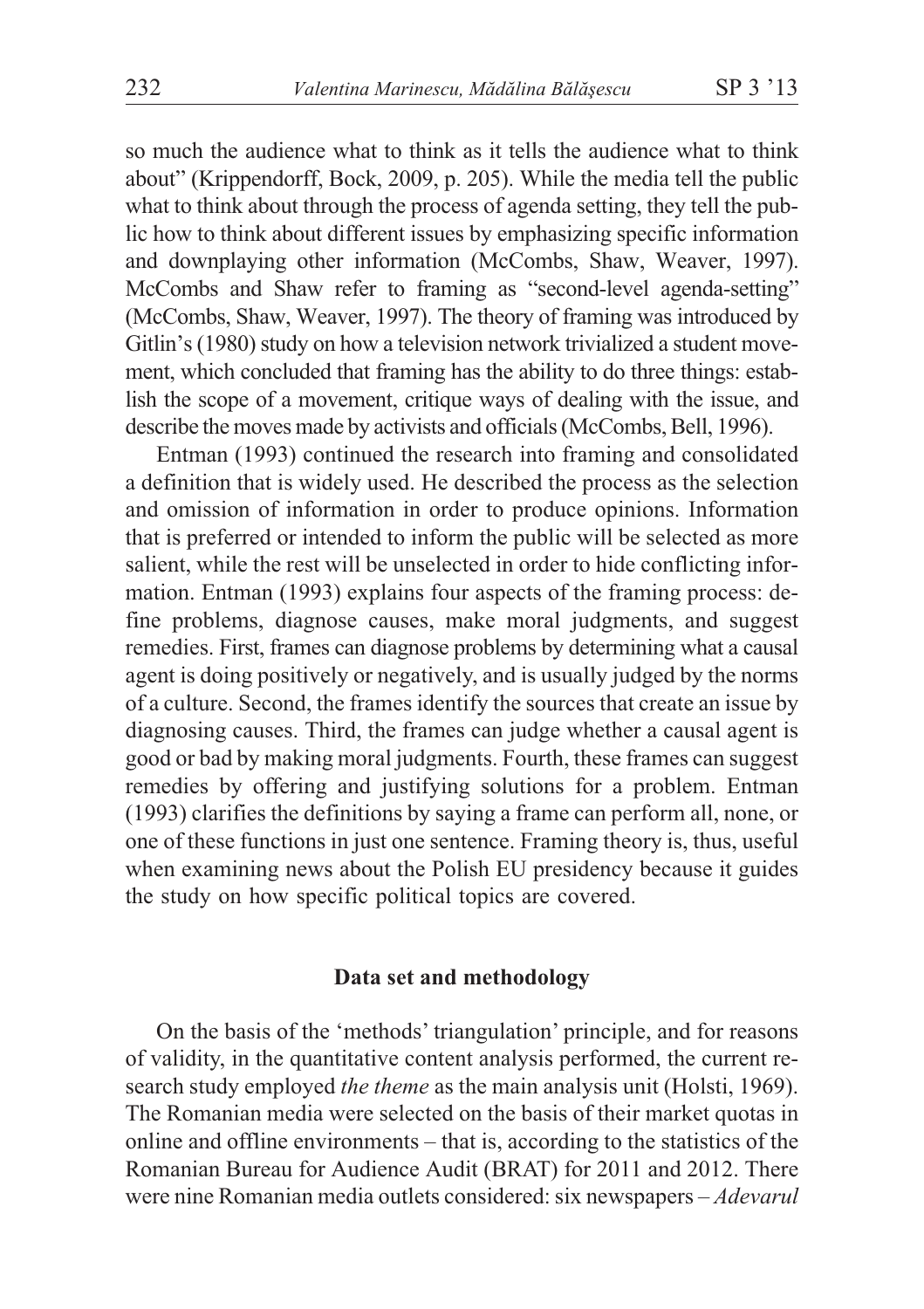(The Truth), *Jurnalul National* (The National Journal), *Romania Libera* (The Free Romania), *Libertatea* (The Freedom), *Click*; three 'aggregate' sites – *Ziare.com*, *Hotnews* and *EurActiv*; and one magazine – *Revista 22* (22 Review). There were six months analyzed in the research period, June 1, 2011 – January 15, 2012. All media stories about Poland were selected and examined. This resulted in a total of  $2,715$  articles analyzed  $-1,668$ articles published in newspapers and 1,047 articles in online media. The unit of analysis was the article. In order to test intercoders reliability for the total sample analyzed we choose Cohen's Kappa – (*k*), which measures the agreement between the evaluations of two raters when both are rating the same object. The *k* values for the variables from the total newspaper files varied between 0.442 and 0.3117. The *k* values for the variables from the online files varied between 0.467 and 0.387.

#### **Data analysis**

## Descriptive statistics

There was a clear focus on what we can call 'raw information', that is news as a journalistic genre, at the level of the entire sample analyzed.



Figure 1. Genres of Romanian articles covering Poland's EU presidency (%)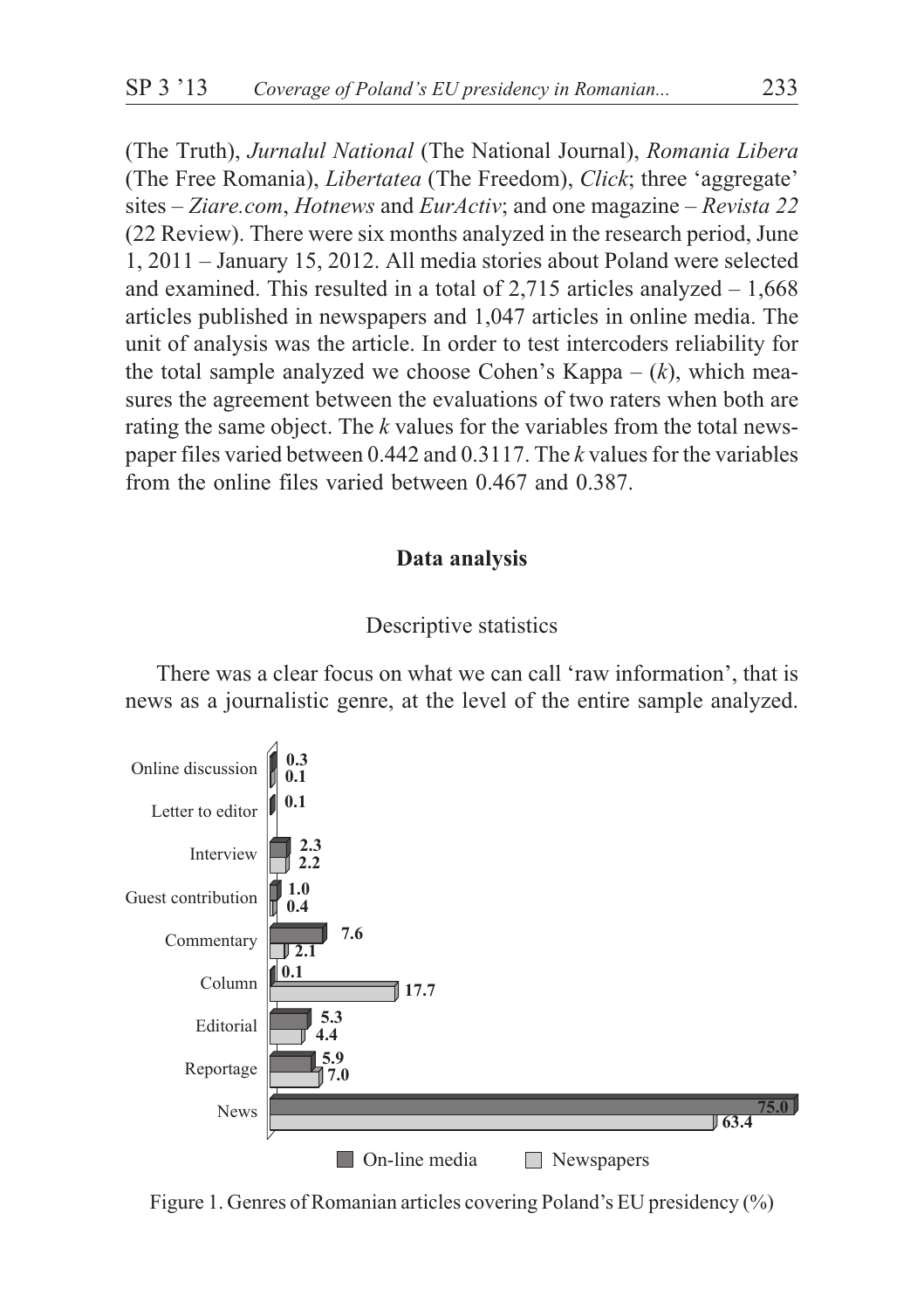News about Poland and Poland's EU presidency represents 63.4 percent of the total number of articles published in newspapers and 7.9 percent of the total number of articles published online.

At the same time, the opinion-type media materials (commentaries, columns, editorials) were less present in the analyzed sample – for example, columns represented only 17.7 percent of the articles published in newspapers and only 7.6 percent of the total number of articles published online about Poland's EU presidency.

Another aspect of the Romanian media coverage of Poland's EU presidency is its source dichotomy – located both on a national and international scale – as it was presented within the article.



Figure 2. Source of information for the Romanian articles covering Poland's EU presidency (%)

Thus, in the case of newspapers, 14.4 percent of articles invoked information from the national news agency while 5.6 percent of them used international news agencies as the main source of information. For the online articles, there are 52 percent of the articles which used information from the national news agency and 20.3 percent which used international news agencies as a source.

The relevance of Poland's EU presidency as a public topic differs a lot between the two types of media outlets, online media locating articles on it more frequently on the first page of websites, as compared with the news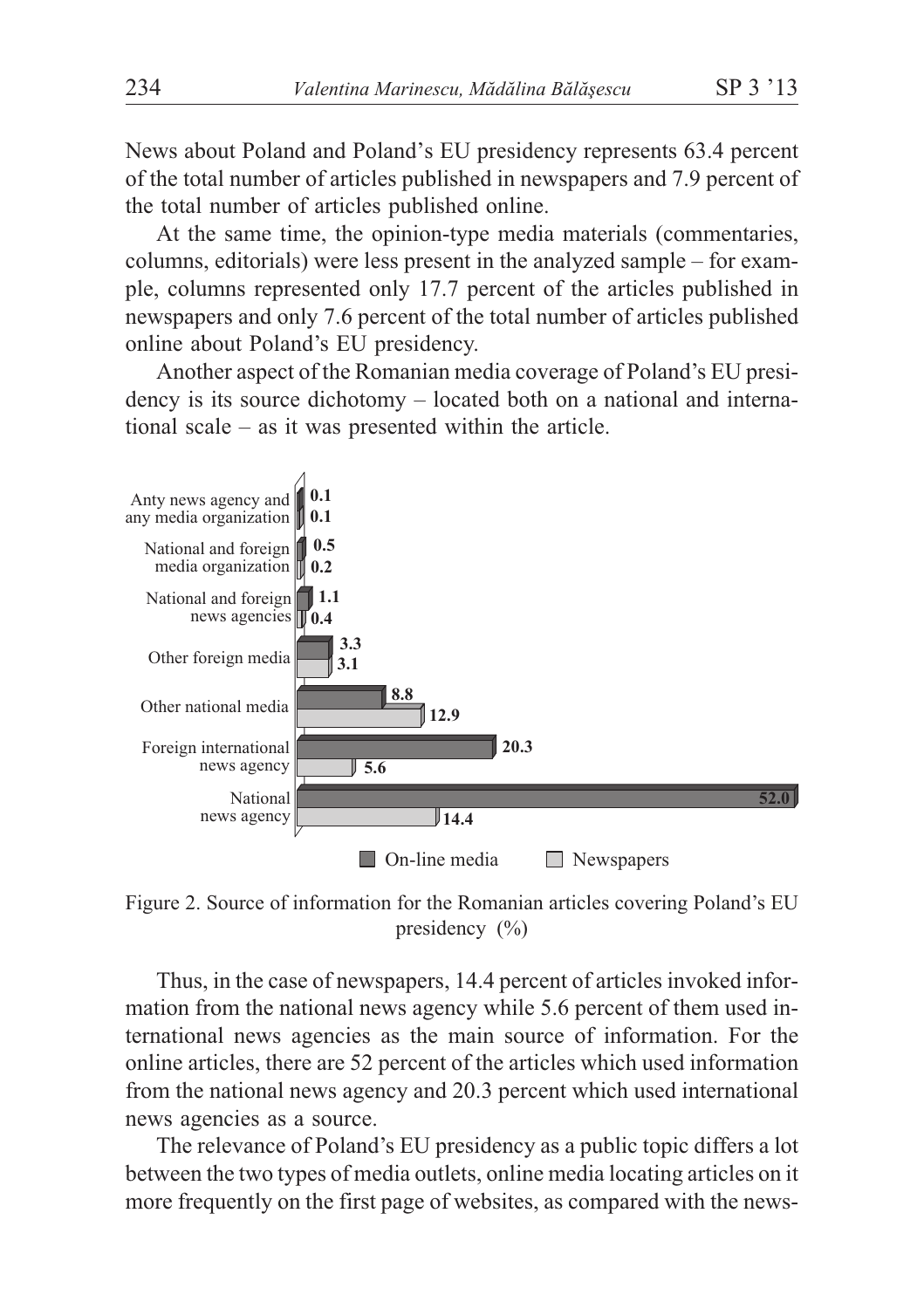papers. Thus, only 8.6 percent of the articles published in Romanian newspapers are located on the front page, while 44.3 percent of articles from the online media which cover the same subject were located on the top page of the websites. Thus, only 8.6 percent of the articles published within the Romanian newspapers are located on the front page, while 44.3 percent of articles from the online media which cover the same subject were located on the top page of the websites. This difference in location points out the



Figure 3. Visual elements published together with the Romanian articles covering the Poland's EU presidency (%)

preeminence of Poland's EU presidency as a general topic within the general agenda of the Romanian media.

The predominance of visual elements (44.6 percent of the newspapers' articles and 55.2 percent of online articles have a photo or a video published together with them) points out the relevance of informative elements in the general flow of messages delivered related to the issue of Poland's EU presidency. But only 10.8 percent of the visuals published in the Romanian newspapers have relevance to the topic of Poland's EU presidency, as compared with 25.8 percent of those visuals published in the Romanian online media. This obvious dichotomy between printed and online Romania media stressed, again, the preeminence of this topic within the general agenda of the Romanian media.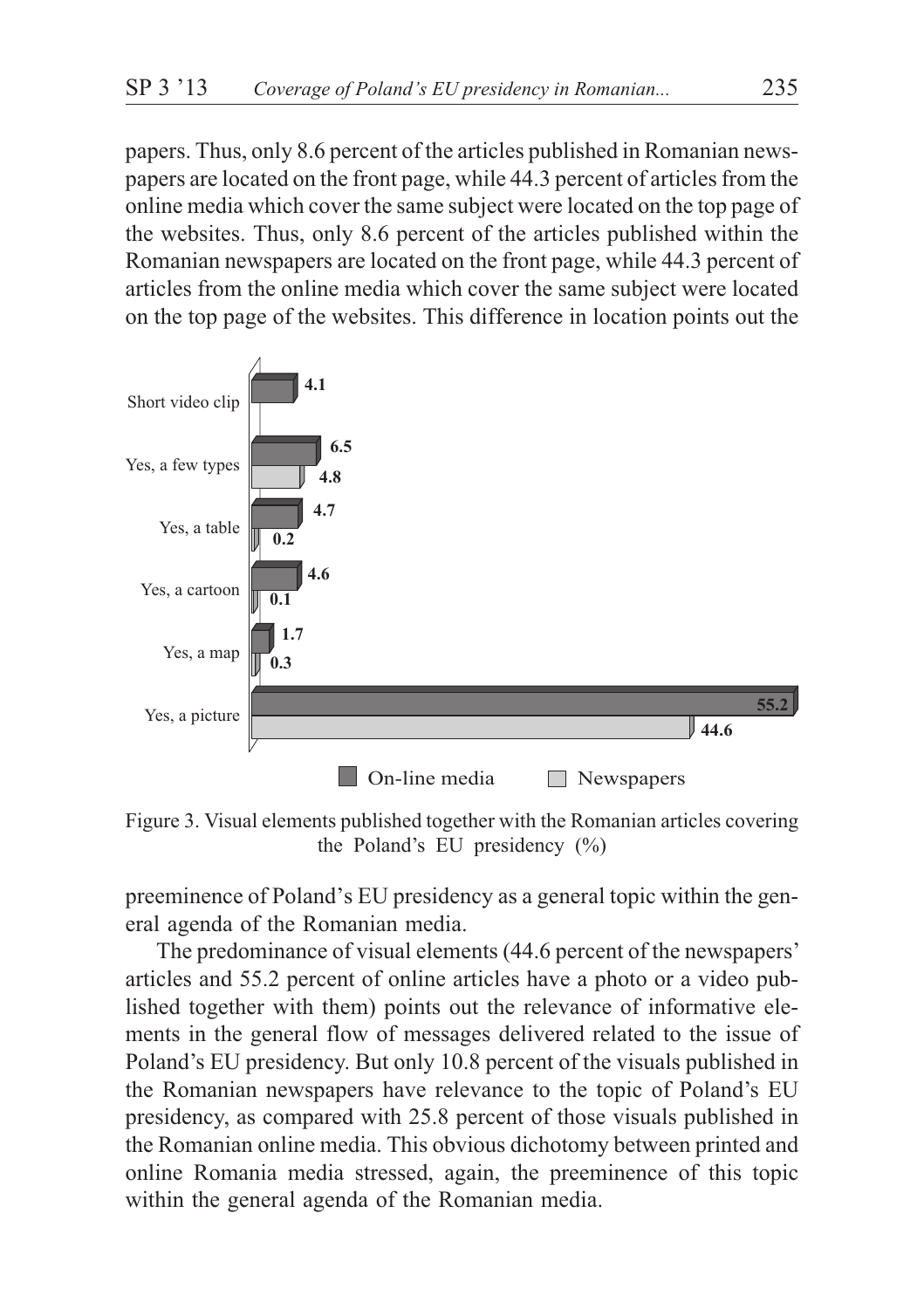

Figure 4. Identity of the author of the Romanian news covering Poland's EU presidency (%)

Staff members are the authors of the news covering Poland's EU presidency in the majority of cases – 82 percent for newspaper materials and 51.7 percent in the case of online media.



Figure 5. Identity of the author of the Romanian opinion articles covering Poland's EU presidency (%)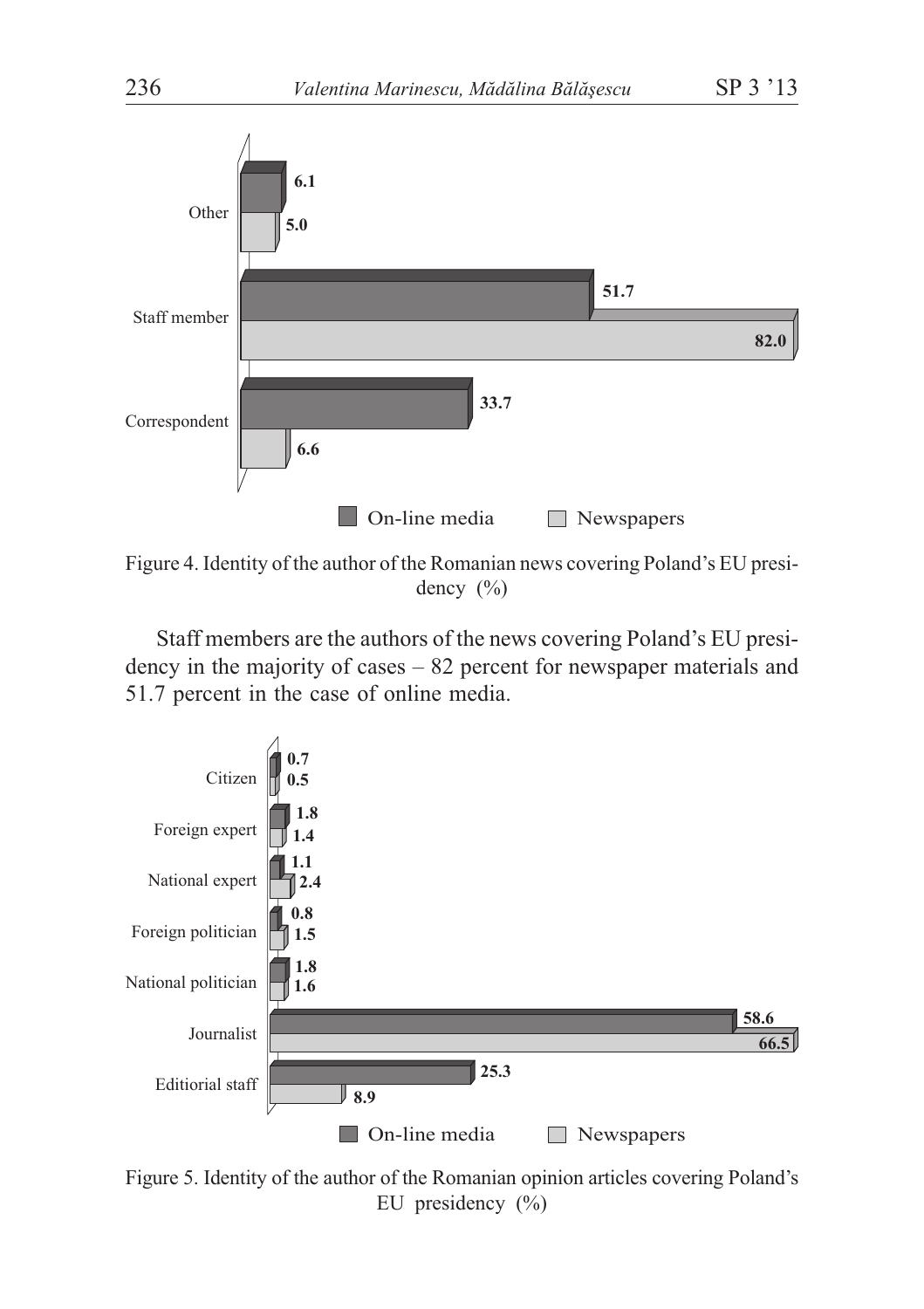This focus on organizational resources (e.g. the use of media outlet's employees in producing the news and opinion articles) could also be noticed in the case of opinion articles about Poland's EU presidency: 66.5 percent of opinion articles published in newspapers and 58.6 percent of those published in online media have journalists as authors.



Figure 6. The dominant topics of the Romanian articles covering Poland's EU presidency (%)

Economy is the most important, dominant topic in the articles analyzed, 20.7 percent of the newspapers' articles and 25.9 percent of the online materials covering it. International politics comes second – 16.2 percent of materials published in both type of media (newspapers and online media) covering it, while sport comes in the third place as a dominant topic – 21 percent of the newspapers'articles and 12.4 of Romanian online materials covering issues related to it. The hierarchy of the main topics of the Romanian newspapers' articles covering Poland's EU presidency showed that the issue of arts (7.4 percent) was placed in first place,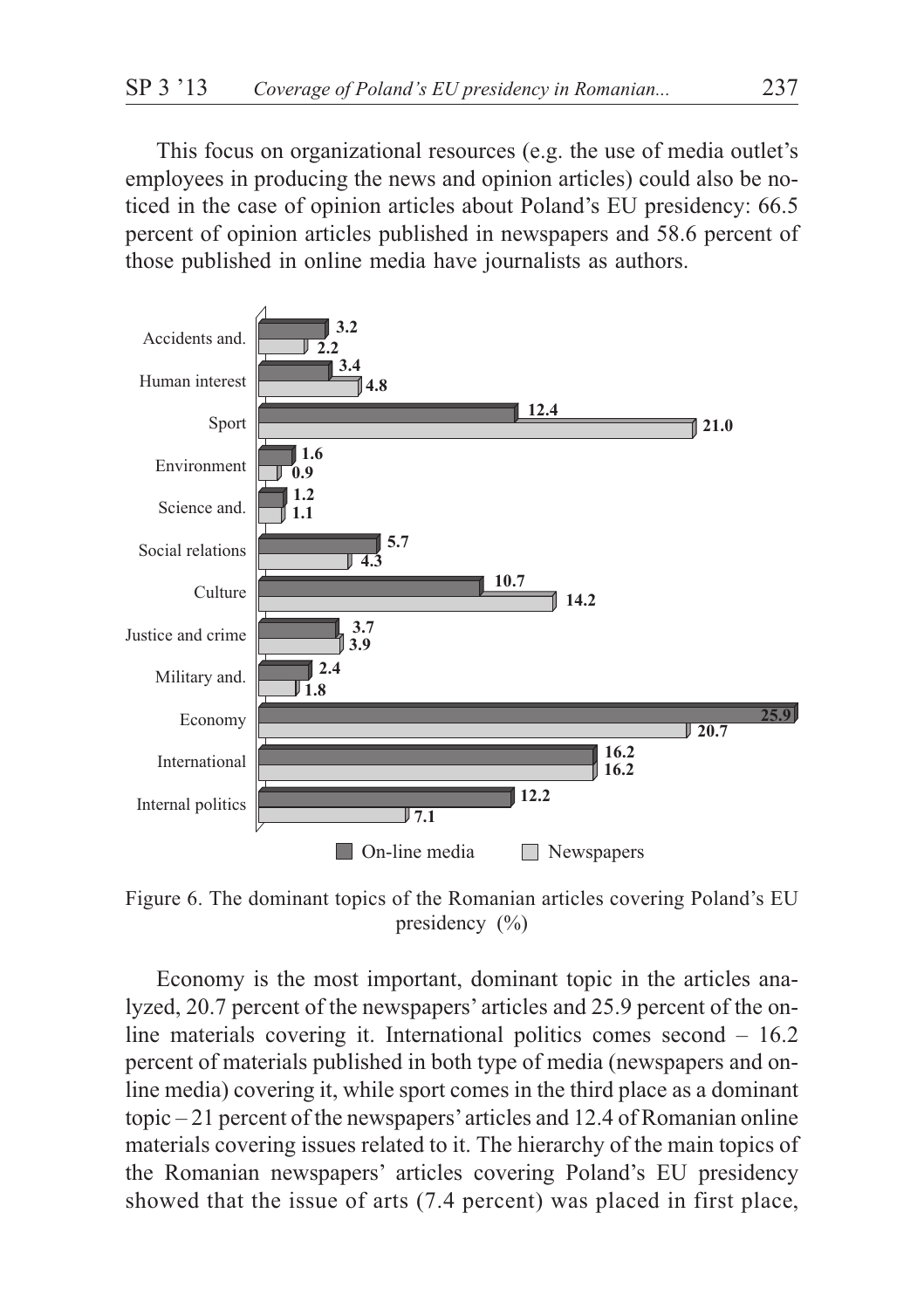followed by EU relations (6.6 percent) and festivals and competitions (5.5 percent).

At the same time, in the case of online media, the hierarchy of main topics of the Romanian articles covering Poland's EU presidency showed that the issue of the state of economy (5.3 percent) is in first place, followed by EU relations (4.5 percent) and by arts (4.1 percent). As such, one can notice clear differences between the newspapers' hierarchy of main topics related to Poland's EU presidency and that of the online media (see Figure 8). Although both types of media cover seven common topics, only in the case of investments and business and commerce there is the difference in coverage between the newspapers and online media of less than one percent. The greatest differences in coverage of a common topic are recorded in the case of arts (7.4 percent of articles published in newspapers vs. 4.1 percent of articles published in the online media) and economic crisis (5 percent of articles published in the newspapers vs. 2.2 percent of the articles published in the online media).



Figure 7. Common main topics of the Romanian articles covering Poland's EU presidency (%)

The analysis of the 'domestication' item (that is, explicit reference to Romanian nationals and/or to the impact on Romania used in the article) shows both similarities and differences between Romanian newspapers and online media in covering the issue of Poland's EU presidency.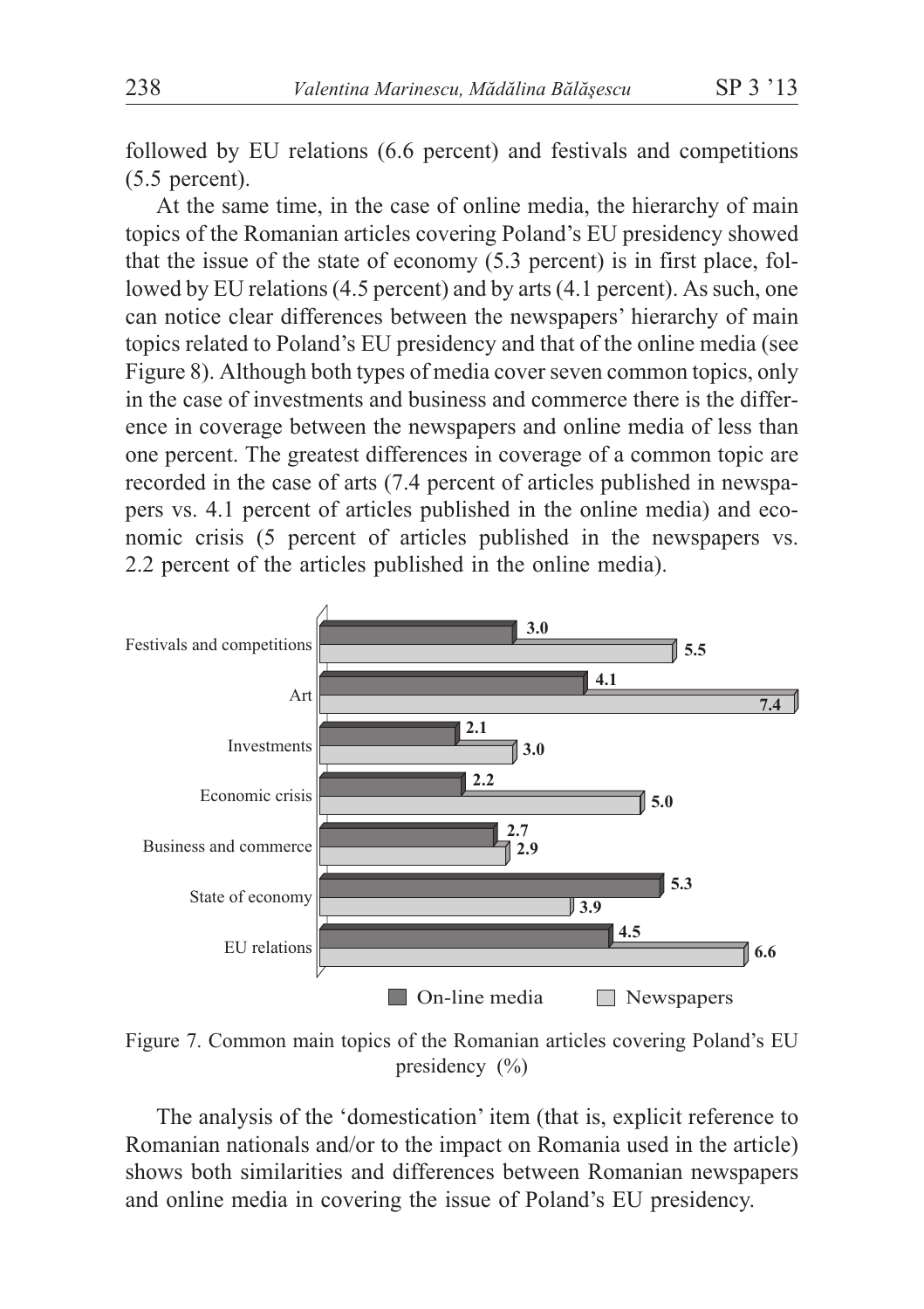

Figure 8. Explicit reference to Romanian nationals and/or the impact on Romania in articles covering Poland's EU presidency (%)

Thus, both types of media put a greater stress on explicit references to Romanian nationals than on the impact on the country. In the newspapers' case, 23.3 percent of the articles made reference to Romanians as compared with 19.8 percent that made reference to the impact on Romania while the data for the online media are 30.9 percent of articles which made reference to Romanians vs. 28 percent of them which made reference to the impact on Romania. At the same time, one can notice clear evidence that the mix of references to Romanians with reference to the impact on Romania is more frequently used in Romanian newspapers than in online media – 23.7 percent of the newspapers' articles used it in comparison to only 7.1 percent of articles from the online media. Only 15.7 percent of the articles covering issues related to Poland also explicitly mentioned the topic of Poland's EU presidency, while this percentage is doubled in the case of materials on the same topic published in Romanian online media – 36.2 percent.

Taking into account the above-mentioned results, it is not surprising that the most frequently used frame related to Poland in Romanian articles covering Poland was 'member of the EU' – 35.7 percent in the case of newspapers and 61 percent in the case of online media. Only 3 percent of newspaper articles and 6.3 of those published in the online media framed Poland as a 'new EU member' while the frame 'post-communist country' is used in few cases – 1.1 percent of the articles published in the online media and 2.4 percent of those published in Romanian newspapers.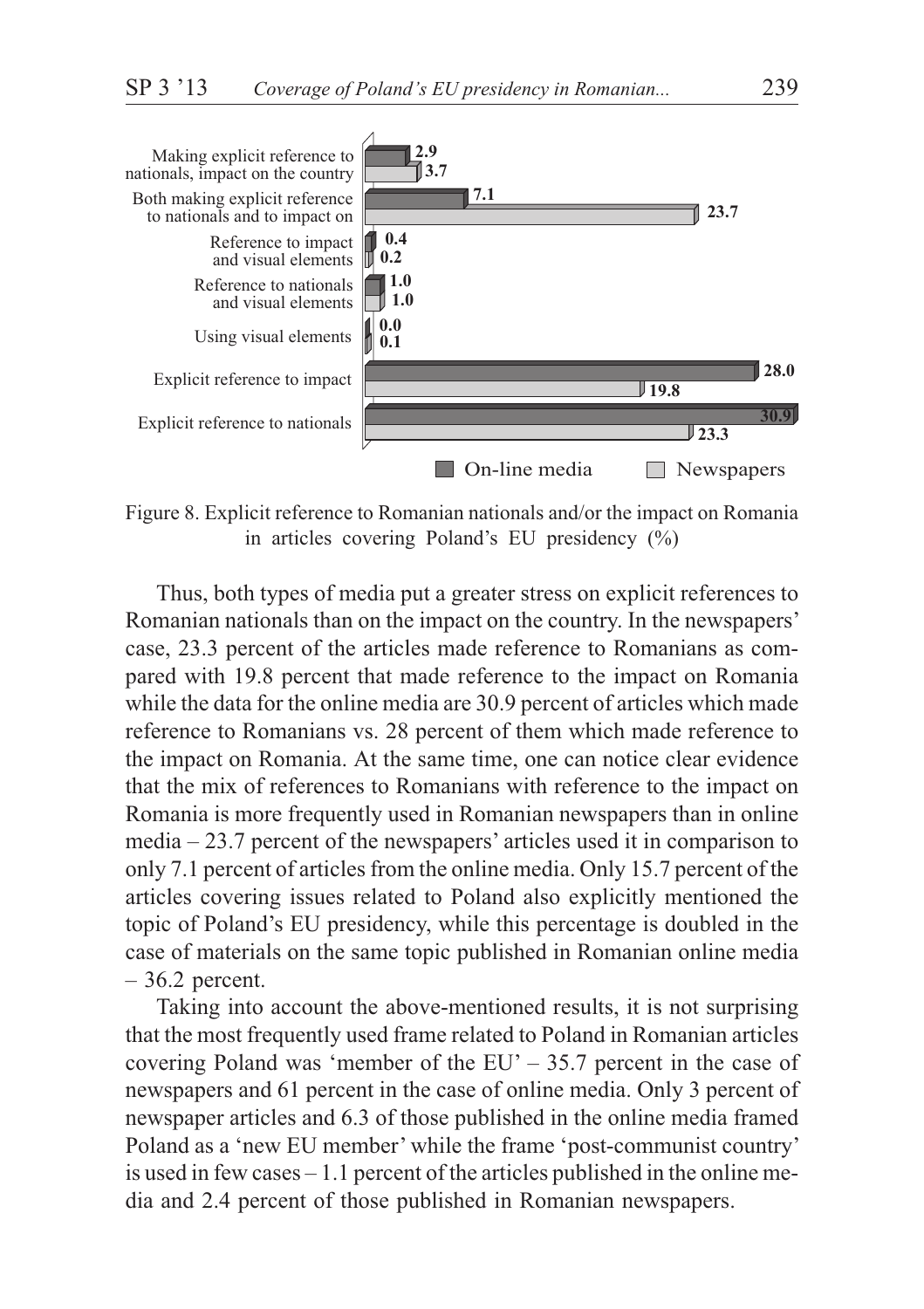

Figure 9. The most frequently used frames related to Poland in Romanian articles covering Poland's EU presidency (%)

The majority of articles published both in newspapers and in online media used a neutral attitude towards Poland – 61.8 percent of the articles published in online media and 75.4 percent of those published in newspapers.



Figure 10. Attitude towards Poland in the Romanian articles covering Poland's EU presidency (%)

At the same time, a positive attitude in covering Poland's EU presidency was recorded in 25.2 percent of the online materials and in 16.6 percent of the newspapers' articles.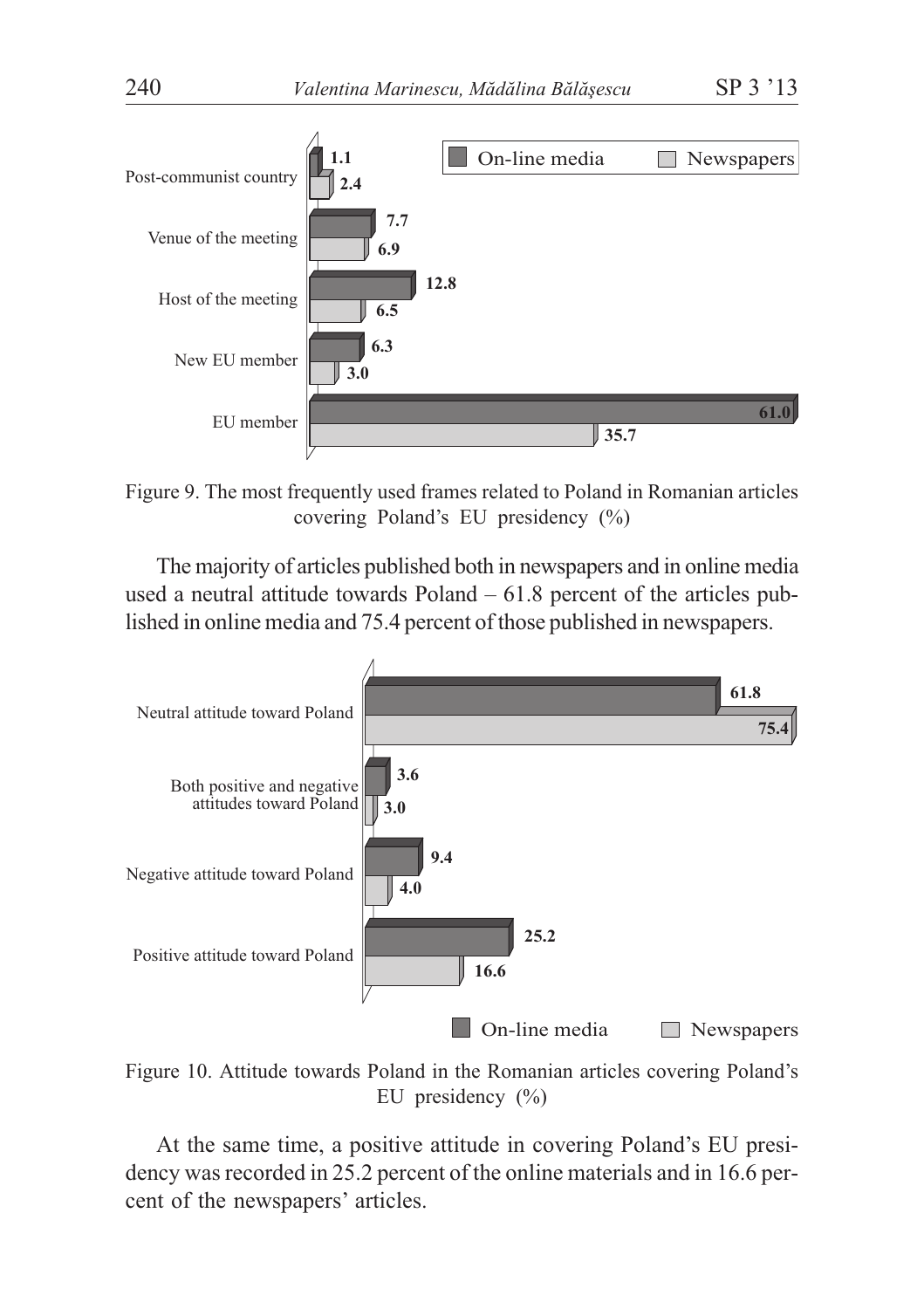# Some elements of the inferential statistics

If we consider the three dominant genres of Romanian (newspapers and online) articles (news, reports and editorial) we could notice that in the case of Romanian media, as a journalistic genre, news (both in newspapers and in online media) has the greater importance for explaining the relevance of the topic of Poland's EU presidency within the period of time considered.

Table 1

|                                                                                                                     |                   | <b>News</b> | <b>Report</b> | <b>Editorial</b> |
|---------------------------------------------------------------------------------------------------------------------|-------------------|-------------|---------------|------------------|
| Topic 'The EU presidency' is re- Pearson Correlation<br>$\parallel$ levant to the article – newspapers              |                   | $0.113**$   | $-0.031$      | 0.040            |
|                                                                                                                     | $Sig. (2-tailed)$ | 0.000       | 0.205         | 0.100            |
| Topic 'The EU presidency' is re- Pearson Correlation<br>levant to the article – online media $\int$ Sig. (2-tailed) |                   | $0.133**$   | $-0.014$      | $-0.021$         |
|                                                                                                                     |                   | 0.000       | 0.644         | 0.493            |

**Correlation between the genre of media material (news, editorial, report) and relevance of the topic of Poland's EU presidency for the article**

\* Correlation is significant at the 0.05 level (2-tailed)

\*\* Correlation is significant at the 0.01 level (2-tailed).

If, in the case of newspapers, economy and sport as dominant topics, and the relevance of the topic of Poland's EU presidency have explanatory powers related to the articles' positive attitudes towards Poland, the same set of factors do not show any significant explanatory powers in the case of online media.

Table 2

**Correlation among the positive attitude towards Poland in articles, dominant topics (economy and sport) and relevance of the topic of Poland's EU presidency for the article**

|                                                                         |                   | Economy<br>as dominant   dominant  <br>topic | Sport as<br>topic | Topic 'The EU<br>presidency' is rele-<br>vant to the article |
|-------------------------------------------------------------------------|-------------------|----------------------------------------------|-------------------|--------------------------------------------------------------|
| Positive attitude towards Pearson Correlation<br>Poland in newspapers   |                   | $0.142**$                                    | $-0.163**$        | $0.112$ <sup>**</sup> )                                      |
|                                                                         | $Sig. (2-tailed)$ | 0.000                                        | 0.000             | 0.000                                                        |
| Positive attitude towards Pearson Correlation<br>Poland in online media |                   | $-0.033$                                     | $-0.004$          | 0.048                                                        |
|                                                                         | $Sig. (2-tailed)$ | 0.282                                        | 0.907             | 0.121                                                        |

\* Correlation is significant at the 0.05 level (2-tailed)

\*\* Correlation is significant at the 0.01 level (2-tailed).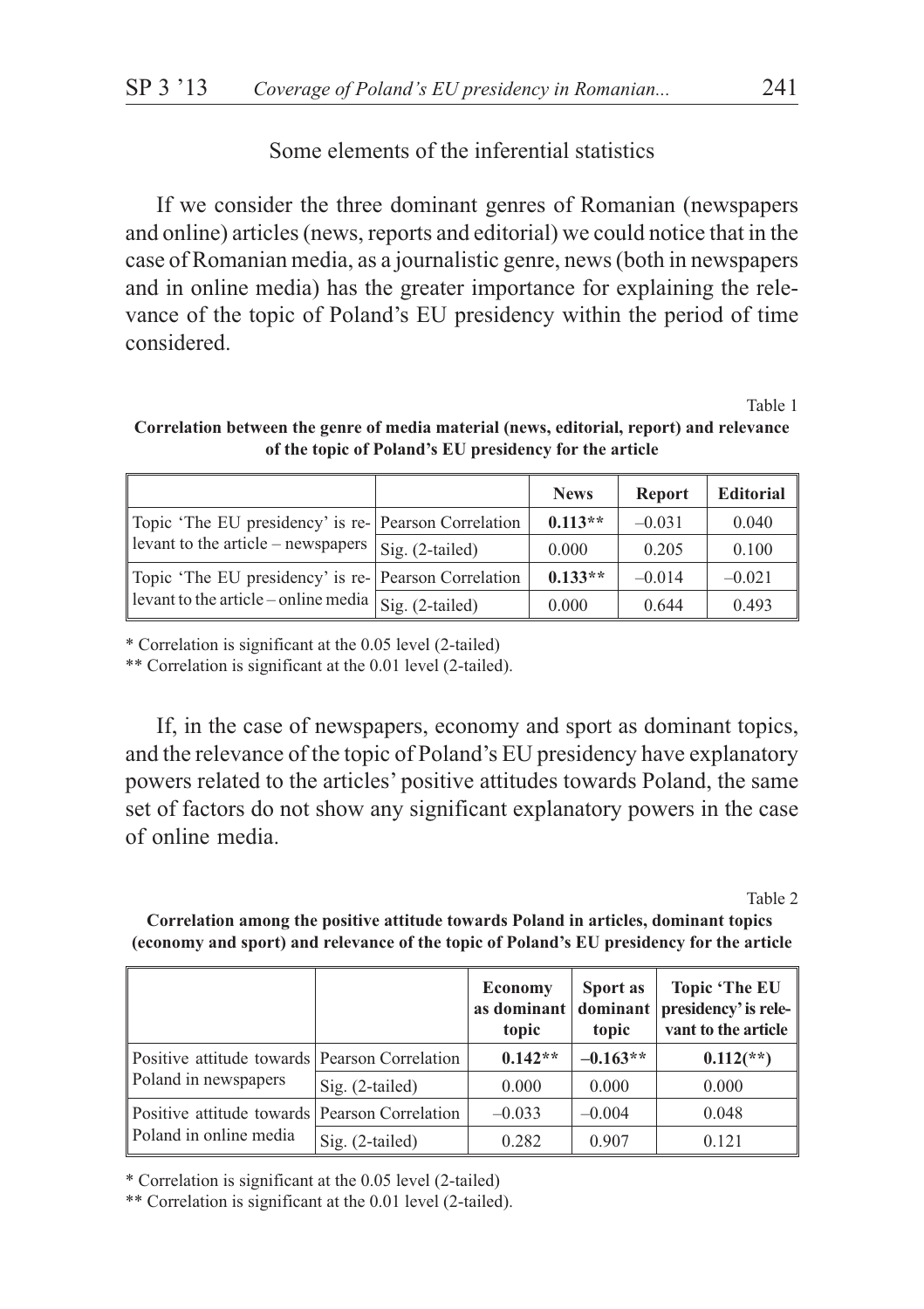As a journalistic genre, news has greater importance for explaining the relevance of economy and sport as dominant topics, both in the case of Romanian newspapers and online media.

Table 3

|                                                  |                                 | <b>News</b> | <b>Report</b> | <b>Editorial</b> |
|--------------------------------------------------|---------------------------------|-------------|---------------|------------------|
| Economy<br>$topic$ – newspapers                  | as dominant Pearson Correlation | $-0.006$    | 0.007         | 0.016            |
|                                                  | $Sig. (2-tailed)$               | 0.798       | 0.771         | 0.520            |
| as dominant<br>Economy<br>$topic - online media$ | Pearson Correlation             | $-0.106**$  | $0.143**$     | $-0.009$         |
|                                                  | $Sig. (2-tailed)$               | 0.001       | 0.000         | 0.782            |
| Sport as dominant topic<br>- newspapers          | Pearson Correlation             | $0.141**$   | $-0.049$      | $-0.121**$       |
|                                                  | Sig. (2-tailed)                 | 0.000       | 0.056         | 0.000            |
| Sport as dominant topic<br>- online media        | Pearson Correlation             | $0.140**$   | $-0.044$      | $-0.087**$       |
|                                                  | $Sig. (2-tailed)$               | 0.000       | 0.158         | 0.005            |

**Correlation among dominant topics (economy and sport) and genre of media material (news, editorial, reports)**

\* Correlation is significant at the 0.05 level (2-tailed)

\*\* Correlation is significant at the 0.01 level (2-tailed).

We can, as such, propose a possible model of the relations between explanatory factors of the positive coverage of Poland's EU presidency in Romanian newspapers and online media.



Figure 11. Possible model of the relations between explanatory factors for the positive coverage of Poland's EU presidency in Romanian media – newspapers vs. online media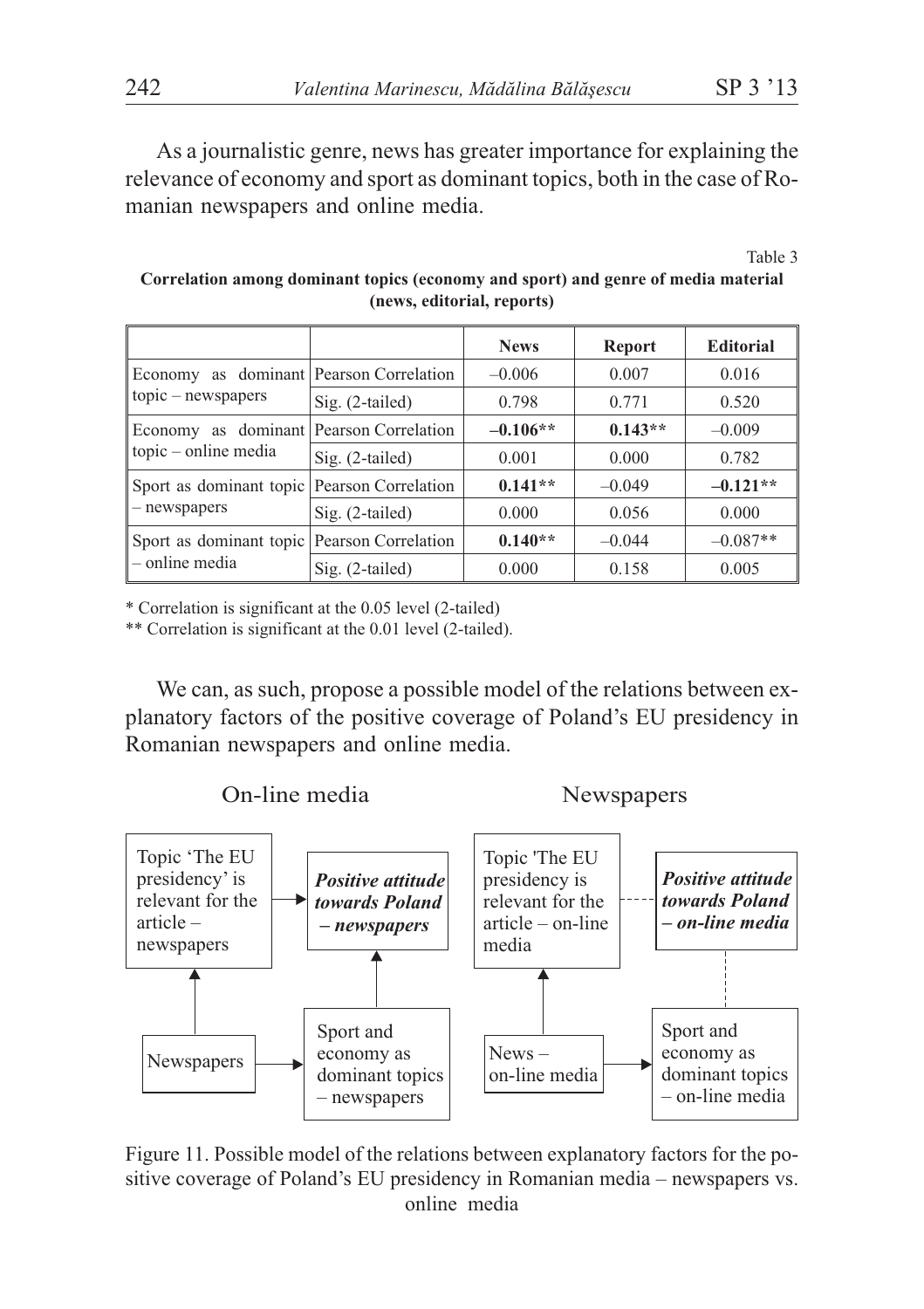We noticed that the positive attitude towards Poland cannot be explained by the same set of factors in the case of Romanian newspapers and online media. In the case of Romanian newspapers there are clear relations between news (as a journalistic genre), the dominant topics (sport and economy), the relevance of the topic of the EU presidency for the articles and the positive attitude of the article towards Poland. For the Romanian online media the set of causal links among various factors enclosed in the analysis is broken. There are clear causal relations among journalistic genre (news), dominant topics (sport and economy) and the relevance of the topic of the EU presidency, but none of those factors can explain the articles' positive attitude towards Poland (see Figure 11).

### **Conclusions**

The media have a crucial role in communicating and informing public opinion, and beyond this, have multiple complex effects on society. The media provide information, frame policy issues, persuade readers and can influence the policy agenda (Iyengar, 1997). Orientation of newspaper coverage – negative or positive, attraction or aversion, favorable or unfavorable orientation – implicit in news coverage, has been an important feature of commentary in the performance of the press in open societies (Gunther, 1998). Journalists can influence the orientation of coverage by their choice of terminology, the tag lines with which they lead, the tone they use, and the experts they choose to interview and quote (Christen et al., 2002). Intentionally or not, this orientation structures how most readers interpret news events (Price et al., 1997) and can help to frame public opinion (Jeon, Haider-Markel, 2001). Accordingly, we expect coverage of the Polish EU presidency system and its reform to reflect certain orientations and framing devices, as is true of other public policy issues.

Our analysis shows that the coverage of Polish EU presidency is similar in Romanian newspapers and online media. One can notice that Poland's EU presidency was presented mainly in news, both in Romanian newspapers and Romanian online media. Sport, economy and international politics were the main topics covered by the Romanian newspapers and online media in relation to Poland's EU presidency. At the same time, the general topic of Poland's EU presidency was not covered in a similar manner by Romanian newspapers and online media. If in the case of Romanian newspapers there are clear relations between the journalistic genre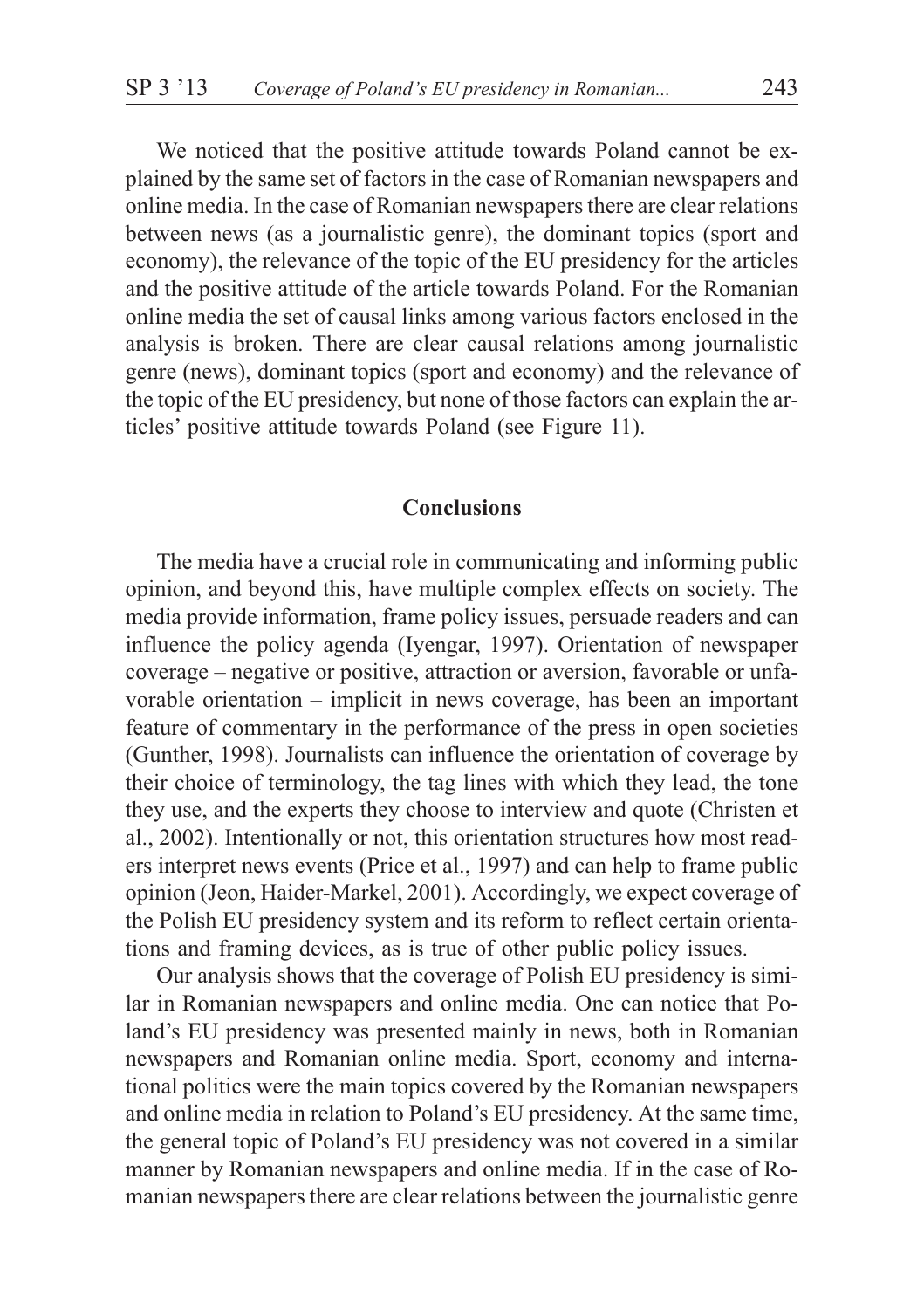and the dominant topics, the relevance of the topic of the EU presidency and the positive attitude of the article towards Poland, those relations are broken in the case of Romanian online media.

#### **References**

- Christen C. T., Kannaovakun P., Gunther A. C. (2002), *Hostile Media Perceptions: Partisan Assessments of Press and Public during the 1997 United Parcel Service Strike*, "Political Communication", no. 19(4), pp. 23–36.
- Entman R. M. (1993), *Framing: Toward clarification of a fractured paradigm*, "Journal of Communication", no. 43(4), pp. 51–58.
- Gitlin T. (1980), *The world is watching: Mass media in the making & unmaking of the new left*, University of California Press, Los Angeles, CA.
- Gunther A. C. (1998), *The Persuasive Press Inference: Effects of Mass Media on Perceived Public Opinion*, "Communication Research", no. 25 (5), pp. 486–504.
- Holsti O. (1969), *Content analysis for the social sciences and humanities*, Addison-Wesley, Reading MA.
- Iyengar S. (1997), *Overview*, in: *Do the Media Govern? Politicians, Voters and Reporters in America*, eds. S. Iyengar, R. Reeves, Sage Publications, Thousand Oaks, CA, pp. 211–216.
- Jeon Y., Haider-Markel D. P. (2001), *Tracing Issue Definition and Policy Change: An Analysis of Disability Issue Images and Policy*, "Policy Studies Journal", no. 29(2), pp. 215–37.
- Krippendorff K., Bock M. A. (2009), *The Content Analysis Reader*, Sage Publications, Los Angeles, California.
- McCombs M., Bell T. (1996), *The agenda-setting role of mass communication*, in: *An integrated approach to communication theory and research*, eds. M. B. Salwen, D. W. Stacks, Lawrence Erlbaum Associates, Mahwah, NJ, pp. 93–110.
- McCombs M., Shaw D. (1972), *The agenda-setting function of mass media*, "Public Opinion Quarterly", no. 36(2), pp. 176–187.
- McCombs M. E., Shaw D. L. (1977), *The agenda-setting function of the press*, in: *The Emergence of American Political Issues: The Agenda-Setting Function of the Press*, eds. D. L. Shaw, M. E. McCombs, West Publishing Co., Saint Paul, Minnesota, pp. 1–18.
- McCombs M. E., Shaw D. L., Weaver D. H. (1997), *Communication and democracy: Exploring the intellectual frontiers of agenda-setting theory*, Erlbaum, Mahwah, NJ.
- Neuman W. R., Just M. R., Crigler A. N. (1992), *Common Knowledge News and the Construction of Political Meaning*, The University of Chicago Press.